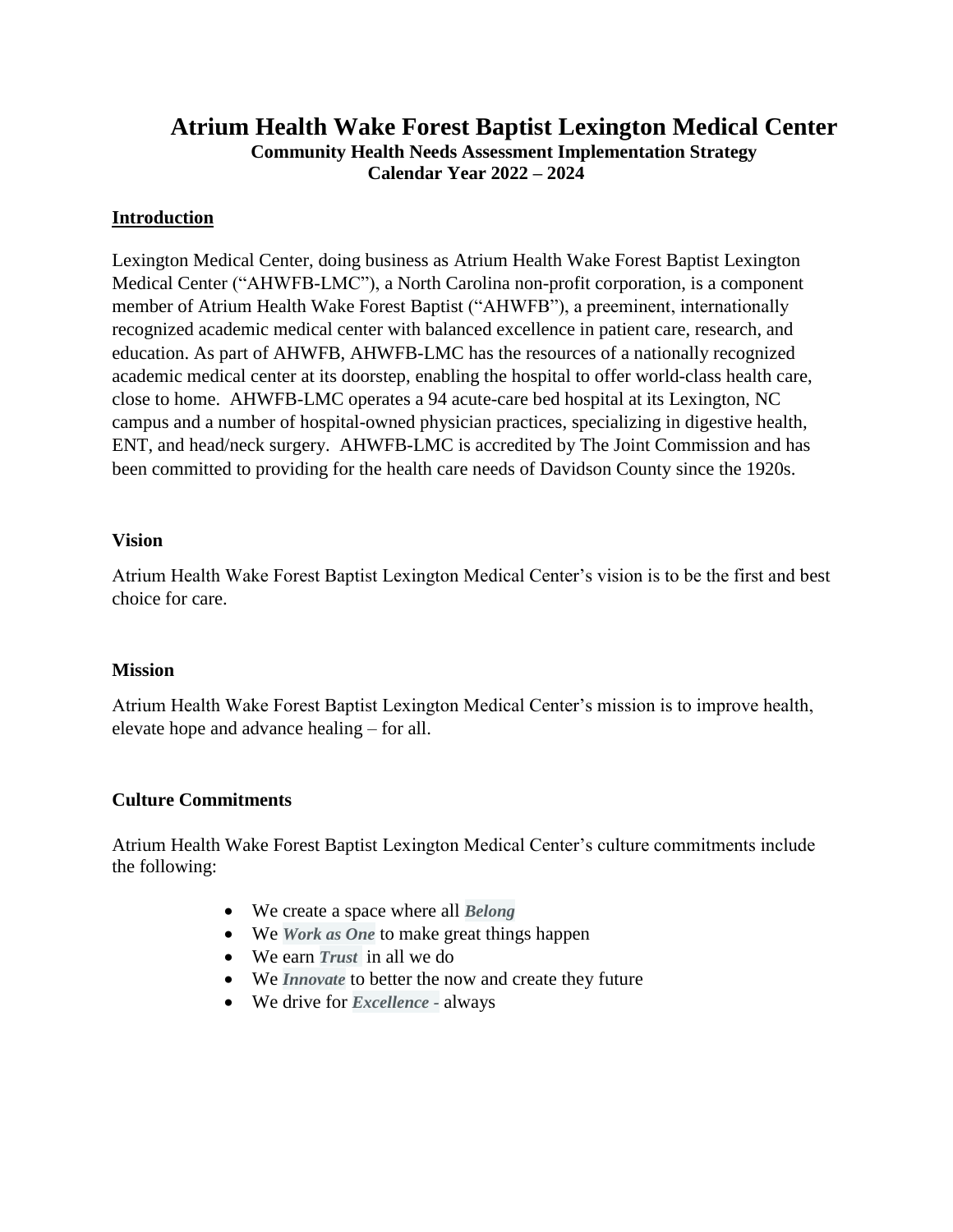# **Mission Alignments: Community Engagement Principles, Population Health, Health Equity, Social Impact**

AHWFB-LMC is committed to improving access, community health, and addressing the needs of our most vulnerable communities. As a result, we will emphasize identifying the *places* (e.g., zip codes, census tracts, neighborhoods, streets), *partners, people*, and aspects of *poverty* that we need to engage and address in our communities as we implement strategies.

We strive to be a leader in population health, health equity, and social impact as we look beyond the walls of our hospitals and medical offices to address social, economic, and environmental conditions that contribute to poor health outcomes, shortened lives, and higher health care costs of the communities we serve.

# **Community Served**



AHWFB-LMC is located in Lexington, North Carolina in Davidson County. Lexington is the county seat of Davidson County. Davidson County covers approximately 553 square miles and has a population of approximately 305 residents per square mile. The County is mostly rural and located within the Piedmont region of central North Carolina. The geography consists of gentle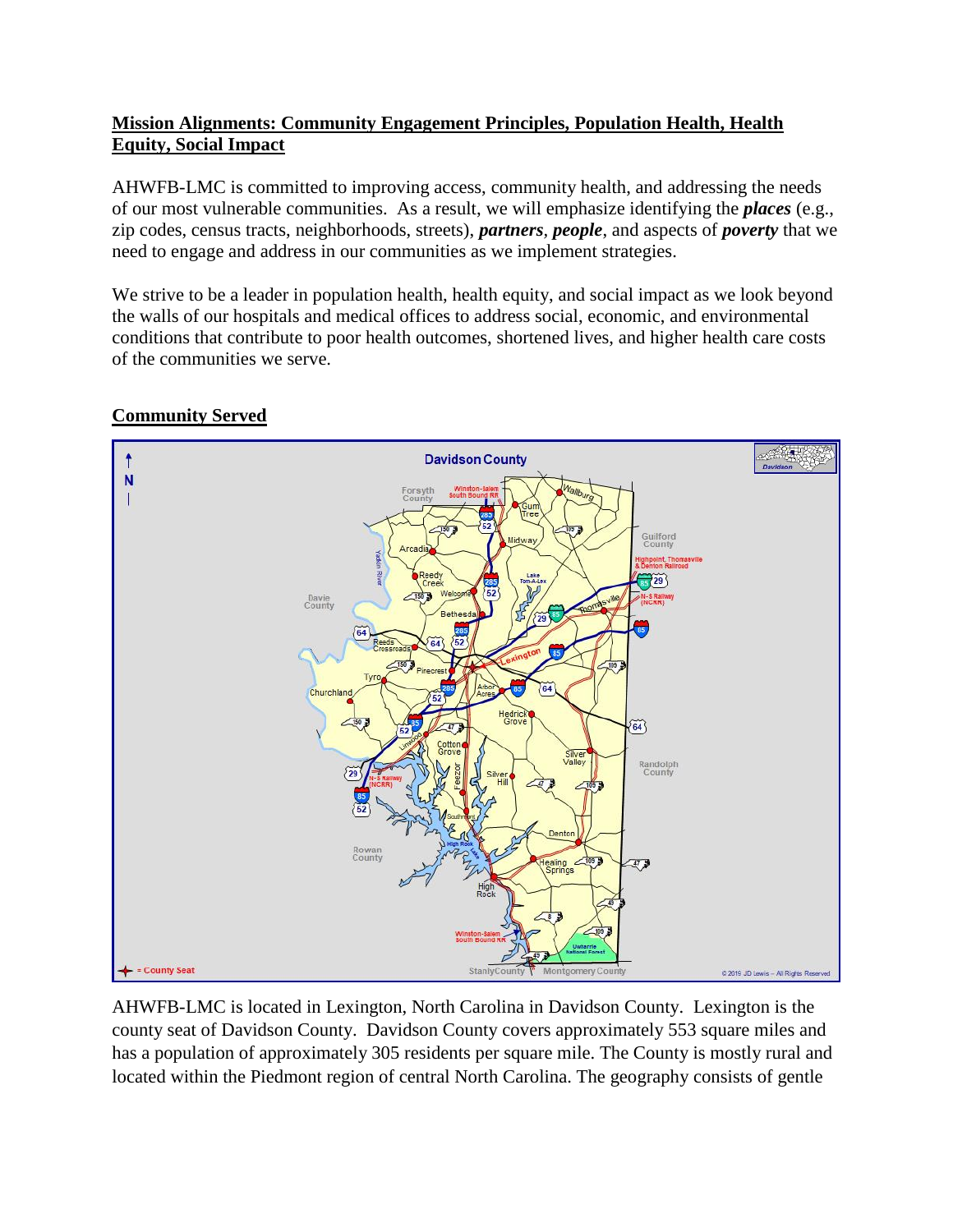rolling terrain broken by hills and streams. The most common industries in Davidson County are manufacturing, healthcare, social assistance, and retail.

According to the 2020 census, Davidson County has approximately 168,930 residents. The population of the county is 79.4% non-Hispanic white, 10.1% non-Hispanic African American, 7.4% Hispanic or Latino, 1.6% Asian, and 1.5% Other. The population of the county is 51.1% female and 48.9% male. Persons 65 years and over represent 18.5% of the population. Persons under the age of 18 represent 27.2% of the population. The median income of the county is \$49,546 with the percentage of persons in poverty at 15.2%. Persons without health insurance, under the age of 65 is  $14.6\%$ .<sup>1</sup> According to the State of the County Health Report for Davidson County in 2019, life expectancy was 78.7 years for females and 73.9 for males.<sup>2</sup>

As a community hospital, AHWFB-LMC serves a geographic area that includes the cities of Lexington, Thomasville, and the surrounding area. Its neighboring counties include Davie, Forsyth, Guilford, Montgomery, Randolph, and Rowan. Davidson County is primarily comprised of four zip codes: 27292 (Lexington), 27295 (Lexington), 27239 (Denton), and 27360 (Thomasville).

According to North Carolina State Center for Health Statistics, the leading causes of death in Davidson County for 2019 were cancer and heart disease. Davidson County, like many counties across North Carolina, is seeing the impact of the opioid epidemic. In 2018, there were 142 ED visits and 35 deaths in Davidson County due to unintentional opioid poisoning.<sup>3</sup>

Neighborhood resources, ethnic diversity and fragmentation of services within Davidson County pose formidable organizational challenges in community benefit programming. Atrium Health Wake Forest Baptist Lexington Medical Center's approach to community benefit adopts a comprehensive notion of health determinants that are spread across domains of behavioral risk, social and economic circumstances, environmental exposures, and medical care. The balance and effects of many of these determinants, e.g., availability of healthy foods, parks and other safe places to play and exercise, exposure to environmental irritants, and safe housing, are specific to Davidson County and are built into the CHNA Implementation Strategy.

#### **2022-2024 Community Health Needs Assessment**

During 2021, AHWFB-LMC conducted a Community Health Needs Assessment ("CHNA") for the years 2022-2024 to identify the health needs of Davidson County. The CHNA process involved the collection of primary data from community surveys and interviews. In addition, secondary data sources were examined that included state level data (e.g., North Carolina State Center for Health Statistics, Healthy North Carolina 2030), county level data (e.g., State of the County Health (SOTCH) Reports from health departments), and community level data (e.g., neighborhood initiatives, community organizations). The process to identify priority health

 $\overline{\phantom{a}}$ 

<sup>1</sup> https://www.census.gov/quickfacts/davidsoncountynorthcarolina

<sup>2</sup> https://www.co.davidson.nc.us/DocumentCenter/View/3746/2019-State-of-the-County-Health-Report

<sup>3</sup> https://www.co.davidson.nc.us/DocumentCenter/View/3746/2019-State-of-the-County-Health-Report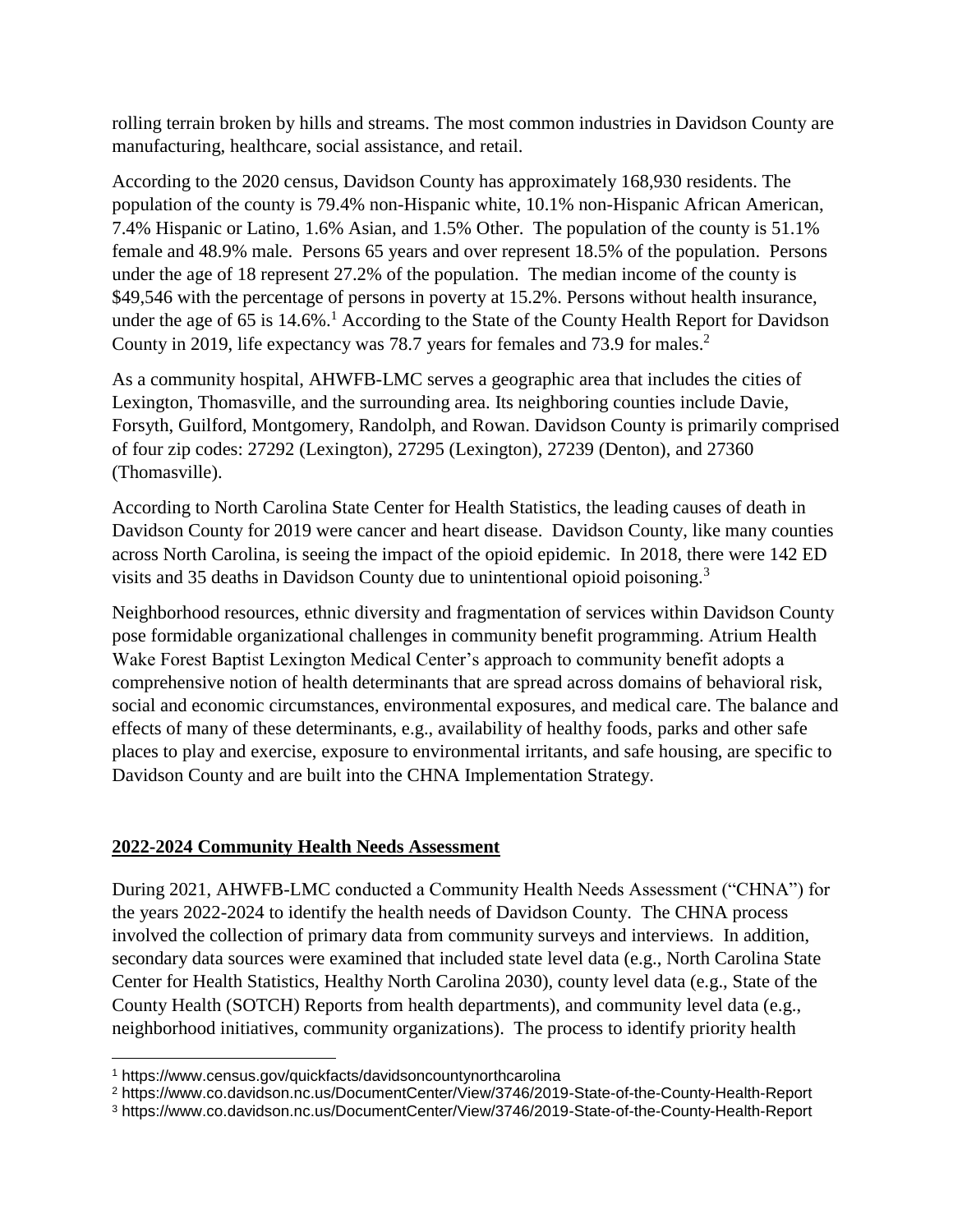needs and to locate primary and secondary data sources involved close collaboration with partners, particularly the Davidson County Department of Public Health and Novant Health Thomasville Medical Center. In determining our criteria for priority health needs selection, the highest weights were placed on the health disparities associated with the need, the burden of the health need, the feasibility of possible interventions, and the importance the community placedon addressing the need. Upon completion of the CHNA, results of the assessment were shared with leaders at AHWFB-LMC and other key contributors for input.

The following CHNA priorities were identified and approved by the Board of Directors on November 18, 2021 for the 2022-2024 CHNA cycle:

- **Access to Care**: with a focus on special populations, particularly those who experience mental health challenges and substance use disorders
- **Social Impact and Injustice**: with a focus on addressing homelessness and influencing the root cause of health issues caused by power imbalances in political, economic, health, educational systems that result in health inequalities
- **Chronic and Emerging Diseases:** with a focus on supporting initiatives for early detection and ongoing treatment of chronic illness, obesity, and new diseases such as COVID-19. Concentrated focus will be placed on reducing the prevalence of chronic disease risk factors including high blood pressure and high cholesterol.

The 2022-2024 CHNA process found that social impact and injustice was identified by the community as a significant health priority that greatly influences the health of the community particularly its most vulnerable and underserved populations and individuals. The distribution of behaviors and health outcomes consistently follows social and economic patterns. Furthermore, some barriers to accessing care continue to prevent current programs and initiatives from reaching the populations in need. These challenges present important opportunities for the future. As we move forward as an integrated community of healthcare, social services and community leadership, we can leverage community assets and access to resources from the Atrium Health enterprise to improve the health of residents in Davidson County.

AHWFB-LMC acknowledges the importance of all health needs in the Davidson County community even though the hospital's resources and assets were best aligned to focus on the prioritized health needs addressed above. Community needs that were identified but not prioritized for the 2022-2024 CHNA are as follows:

- Lung Disease
- Dental Health
- Crime

AHWFB-LMC leadership will continue to partner with community-based and non-profit organizations, public health and other governmental agencies, and the broader community to help address these health needs.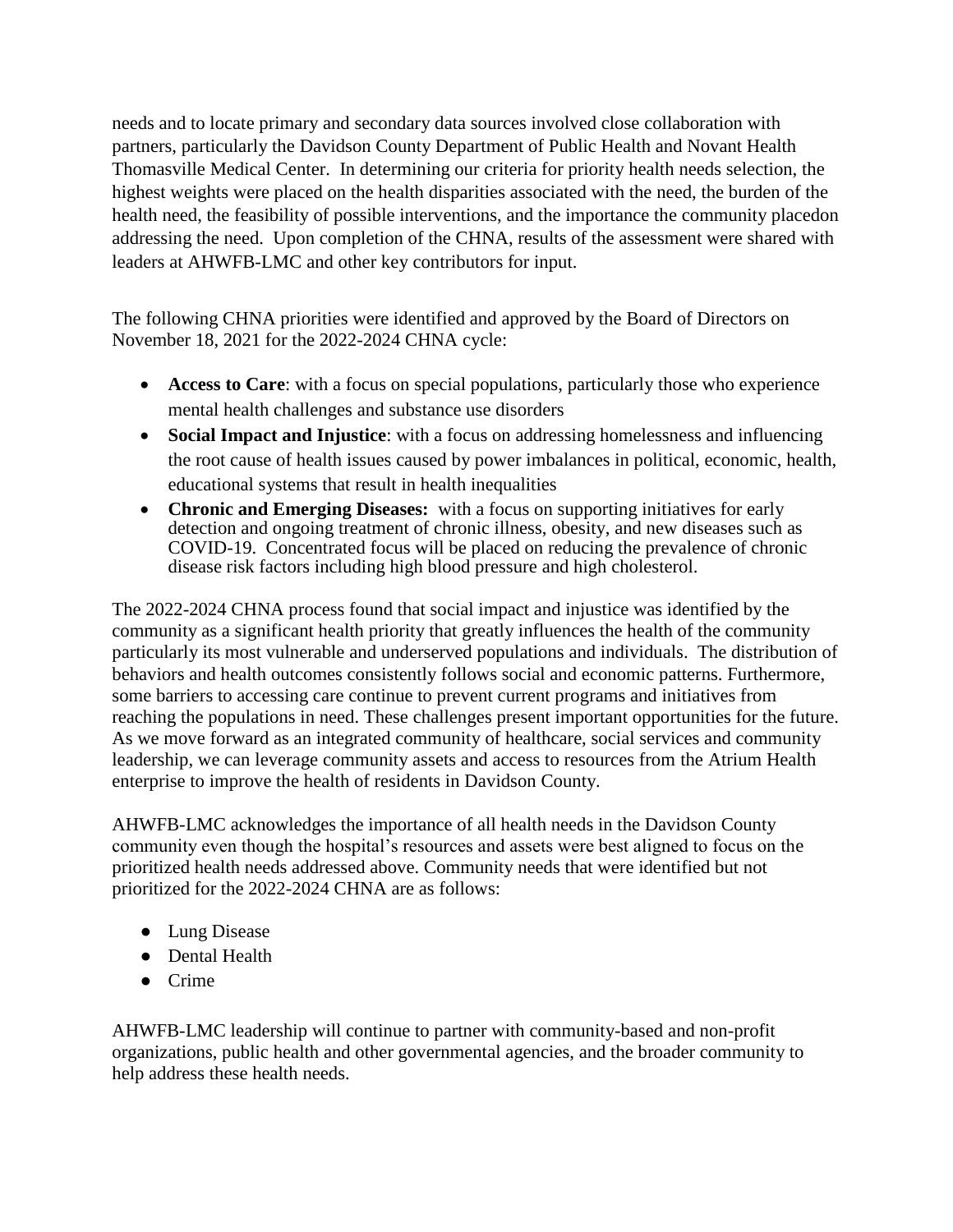#### **2022-2024 Community Health Needs Assessment Implementation Strategy Development**

This accompanying document to AHWFB-LMC's 2022-2024 CHNA outlines strategies designed to improve health through hospital programming and support for external community initiatives led by community coalitions and organizations. The list of outlined strategies will describe planned actions to address the community health needs that were identified through its CHNA process. In addition, hospital leaders will use this document to communicate the goals, objectives and approaches that AHWFB-LMC will undertake to address community needs over the next three years, and help the community understand its role in addressing those needs.

The current set of strategies and related resources were identified by reviewing the AHWFB Social Impact Inventory, AHWFB-LMC's Program Inventory, the previous strategies outlined in the 2020-2022 CHNA Implementation Strategy, and other sources of information identified by the CHNA team leads. Additional existing programming and resources were identified through conversations with hospital and community leaders who have leadership responsibilities in addressing the priority health needs in Davidson County. These existing strategies were evaluated to determine if the hospital could build upon community assets, refocus the existing program to meet prioritized health needs, and reallocate internal resources for the strategies. After identifying existing strategies & programming that would continue to meet the priority needs of the current CHNA cycle, attention then focused on identifying new strategies that would allow the hospital to:

- be consistent with the hospital's organizational strengths and community capabilities
- assess availability of hospital and/or community resources to carry out the strategy
- achieve short-term and long-term results
- identify barriers that might exist
- create partnerships and generate community support

In developing new strategies, AHWFB-LMC initially reflected on how it might effectively lead, compared to being a supportive partner for other organizations designed to achieve collective impact. Additionally, the three levels of prevention were considered during the development process: 1) Primary prevention – preventing disease from occurring, 2) Secondary prevention – finding and treating the disease early, and 3) Tertiary prevention – targeting people with symptoms and making them healthy again. Multiple factors were considered that impact health, including individual behavior, community/social supports, and government health policies. Finally, the following evidence-based interventions were investigated:

- Community Health Improvement Navigator, CDC [\(http://www.cdc.gov/chinav/database/index.html\)](http://www.cdc.gov/chinav/database/index.html)
- Evidence-based Practice Centers, AHRQ [\(http://www.ahrq.gov/clinic/epc/\)](http://www.ahrq.gov/clinic/epc/)
- Guide to Community Preventive Services, CDC [\(www.thecommunityguide.org\)](http://www.thecommunityguide.org/)
- The Cochrane Collaboration [\(http://www.cochrane.org/\)](http://www.cochrane.org/)
- County Health Rankings and Roadmaps [\(www.countyhealthrankings.org/\)](http://www.countyhealthrankings.org/)
- Healthy People interventions and resources [\(www.healthypeople.gov\)](http://www.healthypeople.gov/)
- Healthy North Carolina 2030: [https://nciom.org/wp-content/uploads/2020/01/HNC-](https://nciom.org/wp-content/uploads/2020/01/HNC-REPORT-FINAL-Spread2.pdf)[REPORT-FINAL-Spread2.pdf](https://nciom.org/wp-content/uploads/2020/01/HNC-REPORT-FINAL-Spread2.pdf)
- Healthy Communities Institute [\(www.healthycommunitiesinstitute.com\)](http://www.healthycommunitiesinstitute.com/)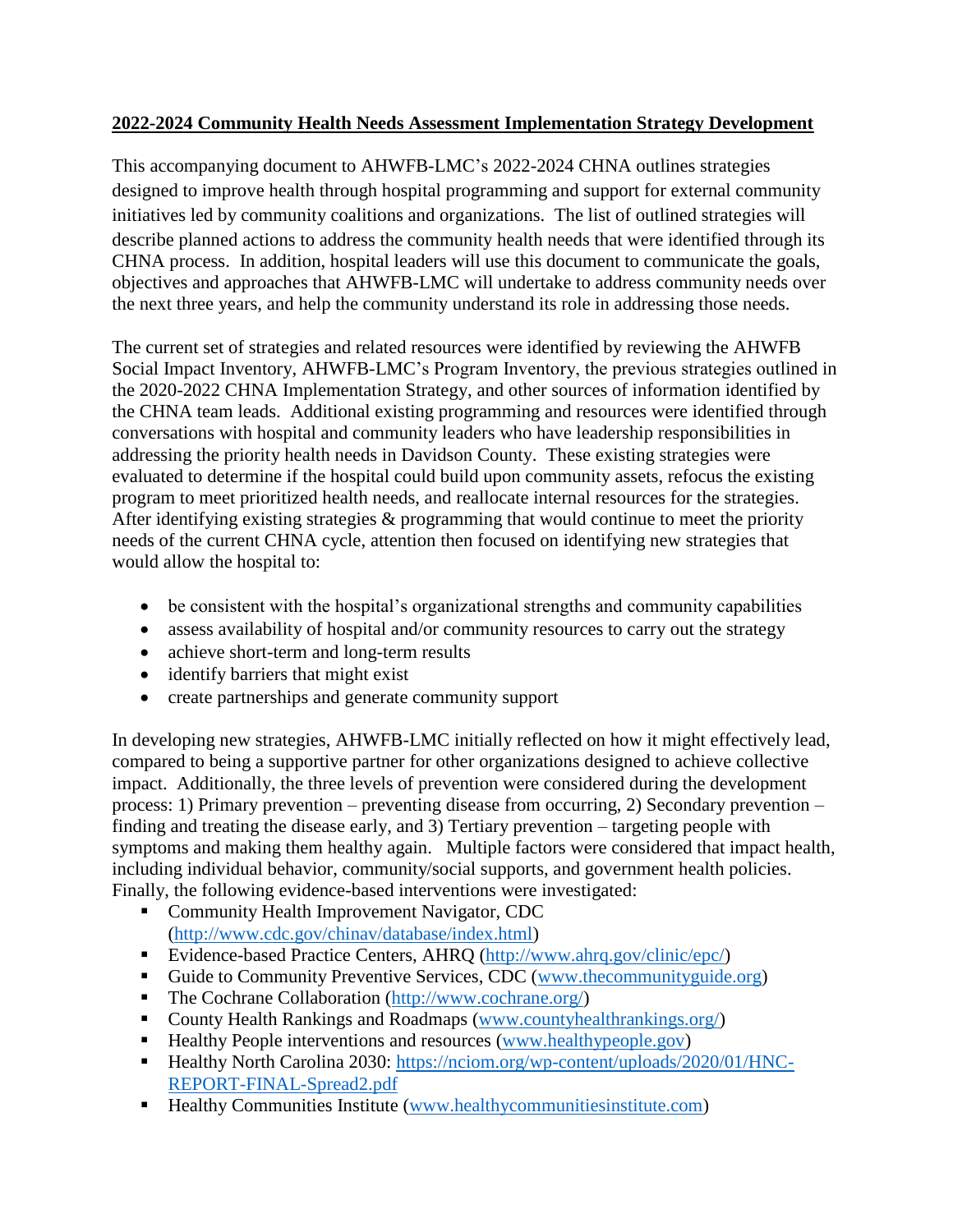• National Resource for Evidence-based Programs and Practices, SAMHSA, US DHHS [\(www.nrepp.samhsa.gov\)](http://www.nrepp.samhsa.gov/)

#### **2022-2024 Community Health Needs Assessment Implementation Strategy Action Plan**

AHWFB-LMC addressed each of the community health needs prioritized in the 2022-2024 CHNA when developing its implementation strategy action plan. Specific implementation strategies for each prioritized health need are included below. Over the next three years, additional strategies may be added to this action plan as opportunities arise from the identification of new health trends, health system resources, and community resources and partnerships.

| Goal                                                                                                                                                                           | <b>Strategies</b>                                                                                                                                                                                                                                                                                                                                                                                                                                                                 | <b>Metrics</b>                                                                                                                                                                                                                                                                                    | <b>Potential Partners or</b><br><b>External Organizations</b>                                                                                                                                            |
|--------------------------------------------------------------------------------------------------------------------------------------------------------------------------------|-----------------------------------------------------------------------------------------------------------------------------------------------------------------------------------------------------------------------------------------------------------------------------------------------------------------------------------------------------------------------------------------------------------------------------------------------------------------------------------|---------------------------------------------------------------------------------------------------------------------------------------------------------------------------------------------------------------------------------------------------------------------------------------------------|----------------------------------------------------------------------------------------------------------------------------------------------------------------------------------------------------------|
| Improve access to<br>care with a focus<br>on special<br>populations,<br>particularly those<br>who experience<br>mental health<br>challenges and<br>substance use<br>disorders. | <b>Strategy 1:</b> Reduce transportation<br>barriers and enhance awareness of<br>available services by collaborating with<br>community partners to explore a recovery<br>oriented system of care<br>Share transportation and other<br>1.<br>resource information with attendees<br>of community education events and<br>health fairs<br>Participate with Barriers to Access to<br>2.<br>Care Workgroup to identify and<br>assist clients facing transportation<br><b>barriers</b> | Number of community<br>1.<br>education events and health<br>fairs held in vulnerable<br>communities<br>Number of individuals<br>2.<br>receiving information<br>Number of FaithHealth<br>3 <sub>1</sub><br>referrals for clients receiving<br>assistance to overcome<br>barriers to access to care | <b>AHWFB CareNet</b><br><b>AHWFB FaithHealth</b><br>$\bullet$<br>Davidson County<br><b>Transportation System</b><br>Davidson Medical<br><b>Ministries</b><br>DayMark<br><b>DCConnect</b><br>Path of Hope |
|                                                                                                                                                                                | <b>Strategy 2: Provide education regarding</b><br>drug use and prevention to community<br>members by collaborating with<br>community partners.<br>Share prevention information with<br>1.<br>attendees of community education<br>events and health fairs<br>Participate with Partners in<br>2.<br><b>Prevention Task Force</b>                                                                                                                                                    | Number of community<br>1.<br>education events and health<br>fairs held in vulnerable<br>communities<br>Number of individuals<br>2.<br>receiving information<br>$\mathcal{F}$<br>Number of individuals served                                                                                      | <b>AHWFB CareNet</b><br>$\bullet$<br><b>AHWFB</b> FaithHealth<br>$\bullet$<br>Davidson Medical<br>$\bullet$<br><b>Ministries</b><br><b>DCConnect</b><br>$\bullet$                                        |

# **PRIORITIZED HEALTH NEED: ACCESS TO CARE**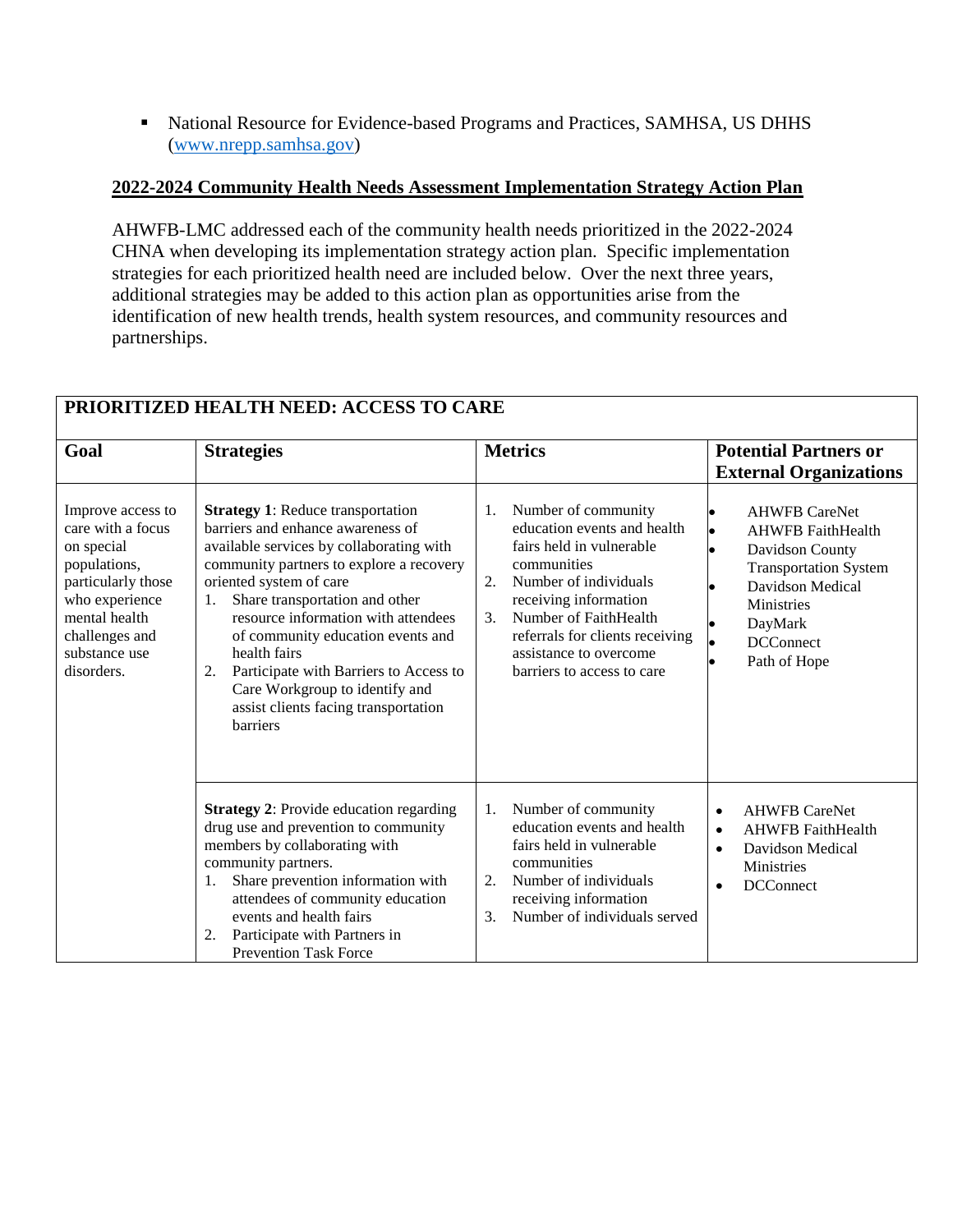| PRIORITIZED HEALTH NEED: SOCIAL IMPACT AND INJUSTICE                                                                                                                                                                                                                                    |                                                                                                                                                                                                                                                                                                                                                                                                                                                                                                                                                                                                                                                                                                                        |                                                                                                                                                                                                                                                                   |                                                                                                                                                                                                |  |  |  |
|-----------------------------------------------------------------------------------------------------------------------------------------------------------------------------------------------------------------------------------------------------------------------------------------|------------------------------------------------------------------------------------------------------------------------------------------------------------------------------------------------------------------------------------------------------------------------------------------------------------------------------------------------------------------------------------------------------------------------------------------------------------------------------------------------------------------------------------------------------------------------------------------------------------------------------------------------------------------------------------------------------------------------|-------------------------------------------------------------------------------------------------------------------------------------------------------------------------------------------------------------------------------------------------------------------|------------------------------------------------------------------------------------------------------------------------------------------------------------------------------------------------|--|--|--|
| Goal                                                                                                                                                                                                                                                                                    | <b>Strategies</b>                                                                                                                                                                                                                                                                                                                                                                                                                                                                                                                                                                                                                                                                                                      | <b>Metrics</b>                                                                                                                                                                                                                                                    | <b>Potential Partners or</b><br><b>External Organizations</b>                                                                                                                                  |  |  |  |
| Address social<br>impact and<br>injustice with a<br>focus on addressing<br>homelessness and<br>influencing the root<br>cause of health<br>issues caused by<br>power imbalances<br>in political,<br>economic, health,<br>educational<br>systems that result<br>in health<br>inequalities | <b>Strategy 1:</b> Connect unhoused population<br>to community resources.<br>Share housing resource information<br>1.<br>with FaithHealth clients<br>2.<br>Participate with DCConnect to<br>identify and assist clients in need of<br>housing (DCConnect is a centralized<br>referral and peer/mentor support<br>program that aims to establish a<br>recovery-oriented system of care<br>primarily focused on homelessness,<br>substance abuse, and post-<br>incarceration. AHWFB-LMC<br>representatives will serve on the<br>Advisory Council of DCConnect and<br>will have a direct role in supporting<br>and implementing this community).<br>Provide referrals to housing agencies<br>3.<br>within Davidson County | Number of FaithHealth<br>1.<br>referrals for clients<br>receiving assistance with<br>basic needs: food, clothing,<br>shelter<br>2.<br>Number of individuals<br>impacted through this<br>collaboration of<br>stakeholders<br>3.<br>Number of individuals<br>served | <b>AHWFB</b> FaithHealth<br><b>Community Action</b><br><b>Crisis Ministry</b><br>Open Hands<br><b>Salvation Army</b>                                                                           |  |  |  |
|                                                                                                                                                                                                                                                                                         | <b>Strategy 2:</b> Explore issues of health<br>equity through partnering with<br>community stakeholders to bring<br>awareness to the health crisis in the<br>community and seek to bring positive<br>change by closing equity gaps in health<br>care access.<br>1. Collaborate with City of Lexington<br>Human Relations Commission and<br>provide outreach to attendees of<br><b>Health Equity Conference</b><br>2. Participate with DCConnect to<br>identify and assist clients in need of<br>services                                                                                                                                                                                                               | Completion of conference<br>1.<br>2.<br>Number of individuals<br>served by FaithHealth                                                                                                                                                                            | <b>AHWFB</b> FaithHealth<br>Lexington Alumnae Chapter<br>of Delta Sigma Theta<br>Sorority<br>City of Lexington's Office of<br>Diversity/Equity/Inclusion<br><b>Davidson Medical Ministries</b> |  |  |  |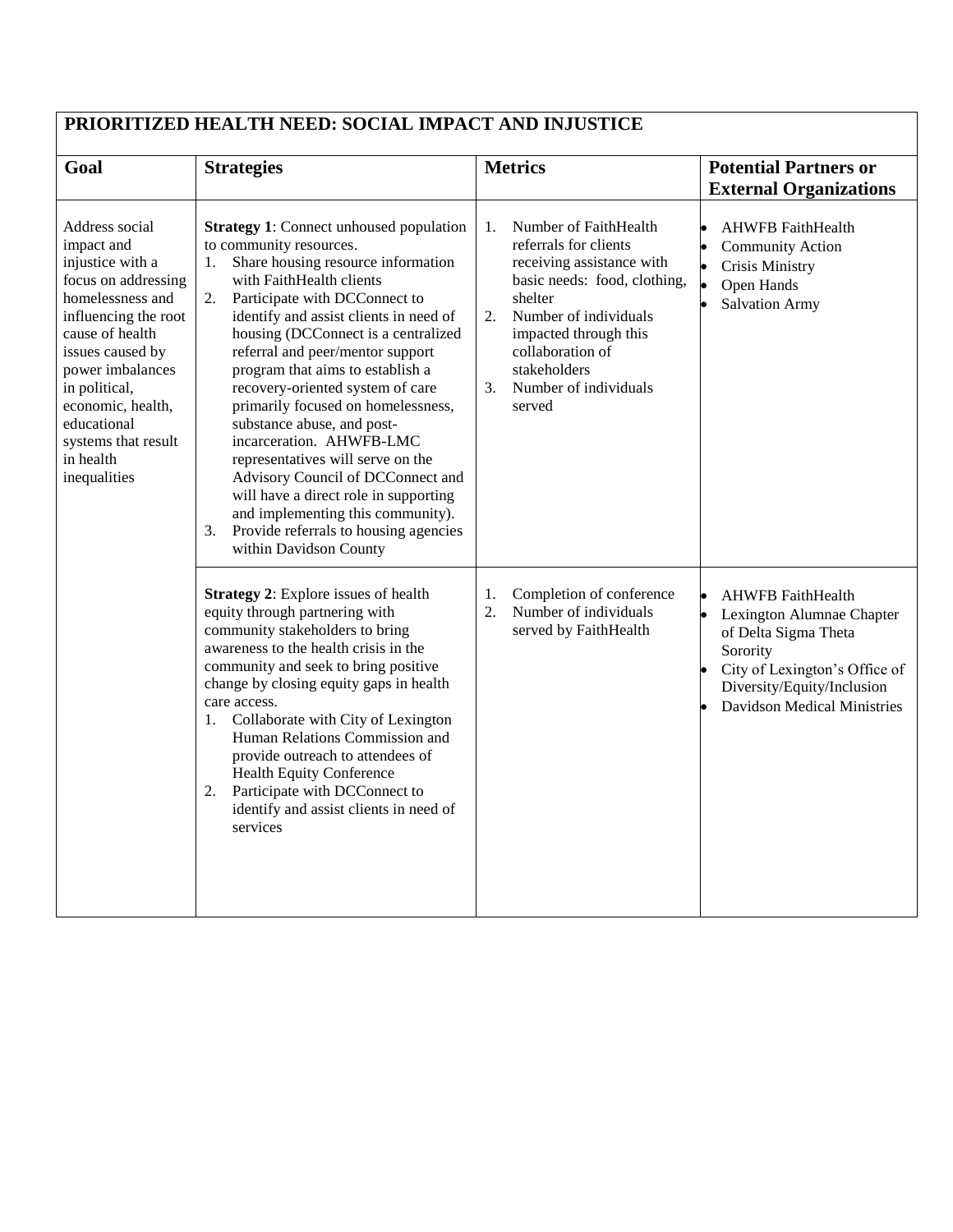| PRIORITIZED HEALTH NEED: CHRONIC AND EMERGING DISEASES                                                                                                                                       |                                                                                                                                                                                                                                                                                                                                                                                                                                                                                                                                                                                                       |                                                                                                                                                                                                                                                                                         |                                                                                                                                                                                                            |  |  |  |
|----------------------------------------------------------------------------------------------------------------------------------------------------------------------------------------------|-------------------------------------------------------------------------------------------------------------------------------------------------------------------------------------------------------------------------------------------------------------------------------------------------------------------------------------------------------------------------------------------------------------------------------------------------------------------------------------------------------------------------------------------------------------------------------------------------------|-----------------------------------------------------------------------------------------------------------------------------------------------------------------------------------------------------------------------------------------------------------------------------------------|------------------------------------------------------------------------------------------------------------------------------------------------------------------------------------------------------------|--|--|--|
| Goal                                                                                                                                                                                         | <b>Strategies</b>                                                                                                                                                                                                                                                                                                                                                                                                                                                                                                                                                                                     | <b>Metrics/What are we</b><br>measuring                                                                                                                                                                                                                                                 | <b>Potential Partners or</b><br><b>External Organizations</b>                                                                                                                                              |  |  |  |
| Address chronic<br>and emerging<br>diseases with a<br>focus on reducing<br>the prevalence of<br>chronic disease risk<br>factors including<br>high blood pressure<br>and high<br>cholesterol. | <b>Strategy 1:</b><br>Work with community organizations,<br>congregational networks, and individuals<br>to improve care, management and<br>prevention of chronic diseases<br>Providing health education/outreach<br>1.<br>encounters to community<br>organizations and churches with a<br>focus on vulnerable populations.<br>Education offered on the following<br>topics/conditions: high blood<br>pressure, diabetes, cancer and stroke.<br>Participating in Health Fairs/Events<br>2.<br>by providing education on healthy<br>choices<br>Providing assistance with access to<br>3.<br>medications | Number of health<br>1.<br>education/outreach<br>encounters provided to<br>community-based<br>organizations and churches<br>in vulnerable communities<br>Number of participants at<br>2.<br>health fair events<br>Number of FaithHealth<br>3.<br>referrals for medication<br>assistance. | Davidson County Health<br>l.<br>Department<br>Davidson County Senior<br>2.<br><b>Services</b><br>Davidson Medical<br>3.<br>Ministries<br>4.<br>Faith based organizations<br><b>AHWFB FaithHealth</b><br>5. |  |  |  |
|                                                                                                                                                                                              |                                                                                                                                                                                                                                                                                                                                                                                                                                                                                                                                                                                                       |                                                                                                                                                                                                                                                                                         |                                                                                                                                                                                                            |  |  |  |

# **PRIORITIZED HEALTH NEED: CHRONIC AND EMERGING DISEASES**

#### **CHNA Implementation Strategy Updates**

Atrium Health Wake Forest Baptist Lexington Medical Center will update and sustain this CHNA implementation strategy over the next three-years (2022-2024), paying attention to new community and hospital resources, and evaluating results of community benefit programs. The evaluation will determine if strategies are being carried out as planned and achieving desired results. As the programs are evaluated, the hospital may:

- o Change a program to improve its quality or effectiveness,
- o Expand a program to other geographic areas or populations, or
- o Eliminate/replace a program with an alternate approach.